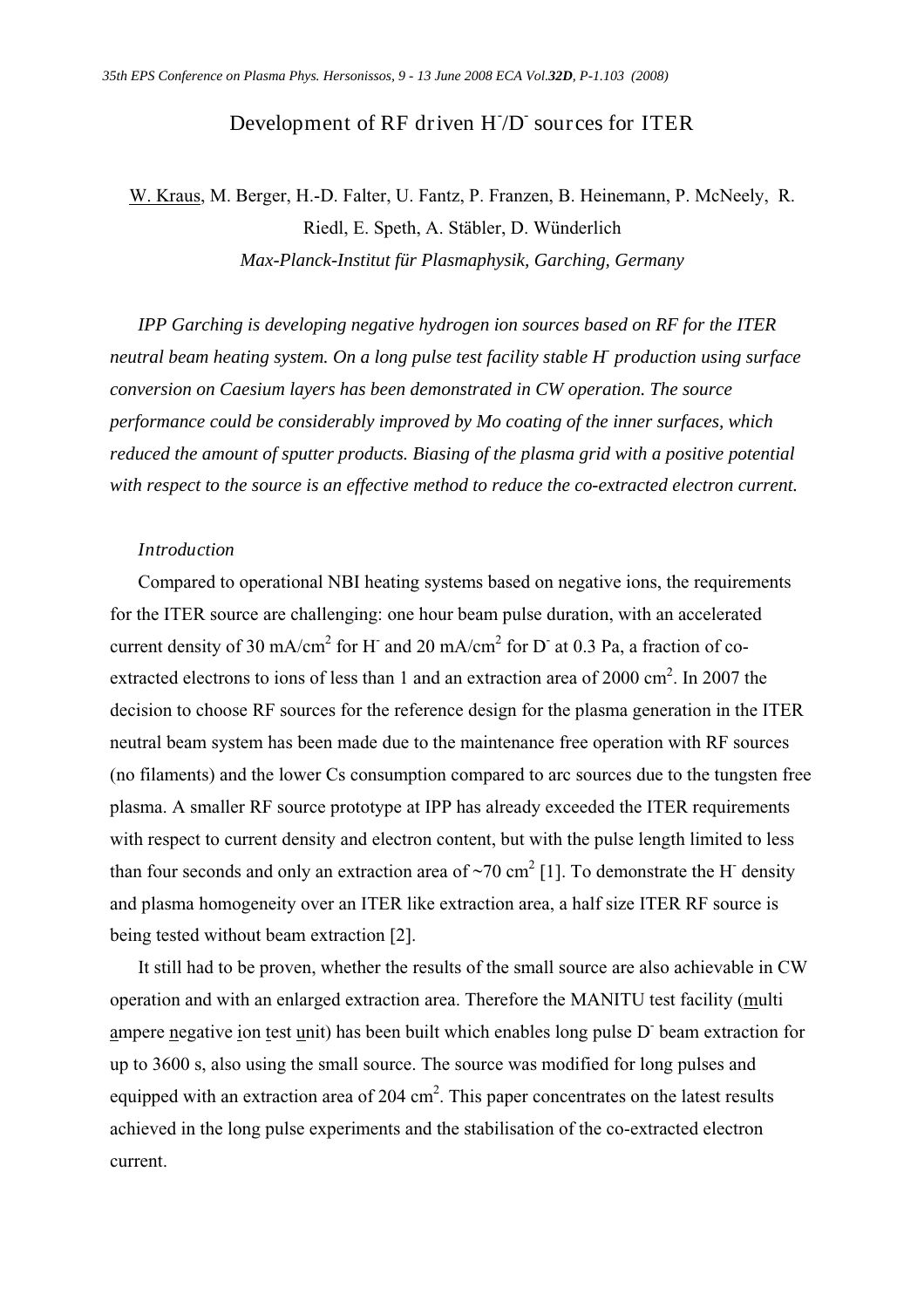

#### *Set-Up*

In the source the RF power is inductively coupled into a circular volume of 25 cm diameter, out of which the plasma is flowing into the main chamber (b x  $1 \times d = 30 \times$  $60 \times 25 \text{ cm}^3$ ) (Fig. 1). The ITER source will have eighth of these "drivers". The negative ions are produced on the plasma grid by surface conversion of hydrogen

Fig. 1: *Principle of the negative ion RF source* 

ions and atoms. The grid is covered with a layer of Caesium in order to reduce the work function. The Cs is evaporated into the source by a Cs oven mounted onto the back plate. The level of the Cs content is detected by a Cs852 line intensity measurement with the line of sight in 2.5 cm distance from the plasma grid. A magnetic filter field of approx. 1000 Gauß cm produced by rows of 4 x 2 Co-Sm magnets on each side close to the plasma was identified in the short pulse experiments as being most suitable to reduce electron temperature and electron current in hydrogen [1]. The negative ions are extracted through 404 chamfered holes of 8 mm diameter in the plasma grid of a 3 grid extraction system. The co-extracted electrons are deflected out of the beam by permanent magnets mounted in the second grid (extraction grid).

The modifications to the source design for long pulses are aimed for temperature control of all surfaces that are exposed to the plasma. This includes active cooling of the Faraday shield that protects the insulator that forms the driver wall from the plasma load and active control of the cooling water used in the side wall and back plate in order to prevent Caesium trapping. The temperature of the plasma grid, which is cooled by compressed air, can be kept constant near 150° during the pulse. The outer parts of the plasma grid not used for extraction are covered by the electrically insulated "bias plate".

The RF generator is rated for 180 kW CW operation at 1 MHz. For the long pulses new CW HV power supplies for extraction and acceleration voltage (max. 9 kV and 23 kV respectively) as well as a new cryogenic pump have been commissioned [3].

A long pulse calorimeter can be used for beam profile measurements. Depending on the beam perveance the calorimetric currents are in the range of 0.6 to 0.8 of the electrically measured values. In this paper we quote only electrically measured currents.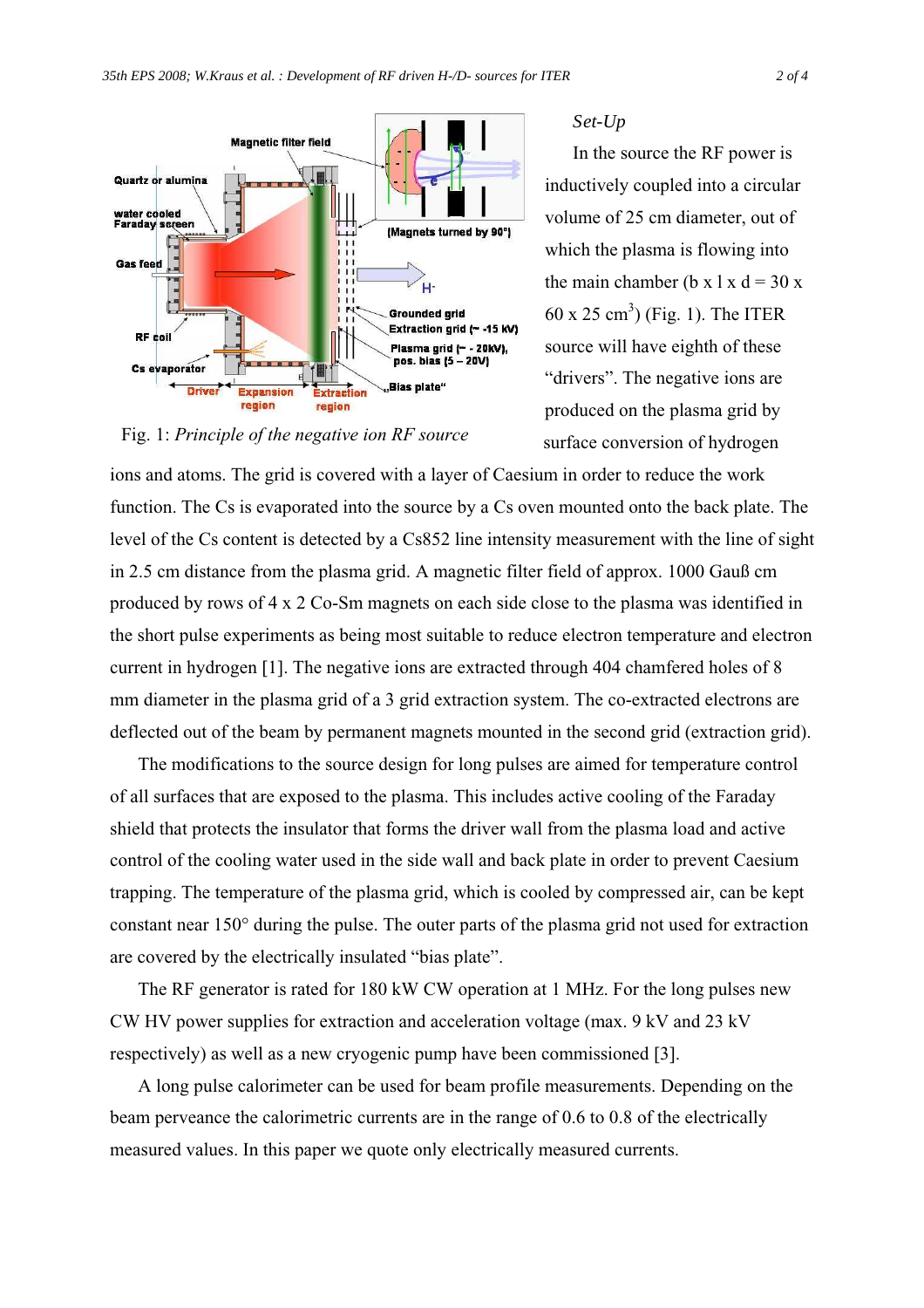#### *Results*

After the ion source design and power supplies have been modified for CW operation, long pulses with H<sup>-</sup> beam extraction have been performed up to 3600 s [3], showing stable ion



Fig. 2: *Comparison of two 500s-pulses with and without Mo coating at 55 kW and 0.45 Pa* 



Fig. 3: *H* current density and fraction of the co*extracted electrons with and without Mo coating of the Copper surfaces inside the source as a function of the pulse duration at 0.45 Pa* 

and electron currents. But in long pulse operation high electron currents were an issue: starting from low values the co-extracted electron current increased within the first 100 s to 150 s, exceeded the ion current and reach a constant but too high level (see Fig. 2). Another observation in long pulse operation was that after some operational time all inner surfaces were covered by a thin layer of copper; apparently sputtered from the copper Faraday shield. It was suspected that this would affect the work function and hence the e/H- ratio close to the plasma grid. After the Faraday shield and all inner surfaces were coated with a 3  $\mu$ m Molybdenum layer no more sputter products were found in the source and the performance, in particular for long pulses improved significantly: Higher H current at the same power (max. 27  $mA/cm<sup>2</sup>$  at 80 kW) and reduction of electron current by a factor of 2 -3 that remains on this low level also during long pulses was observed (Fig. 3). Due to RF breakdowns at the coil the RF

power was limited in most of the experiments to 50 - 60 kW. A homogenous Caesium layer on the plasma grid surface, which is necessary for the optimal performance, can be achieved by controlled evaporation and distribution of Cs by many plasma pulses ("conditioning"). Under these conditions the H<sup>-</sup> current increases at high RF power more than the electron